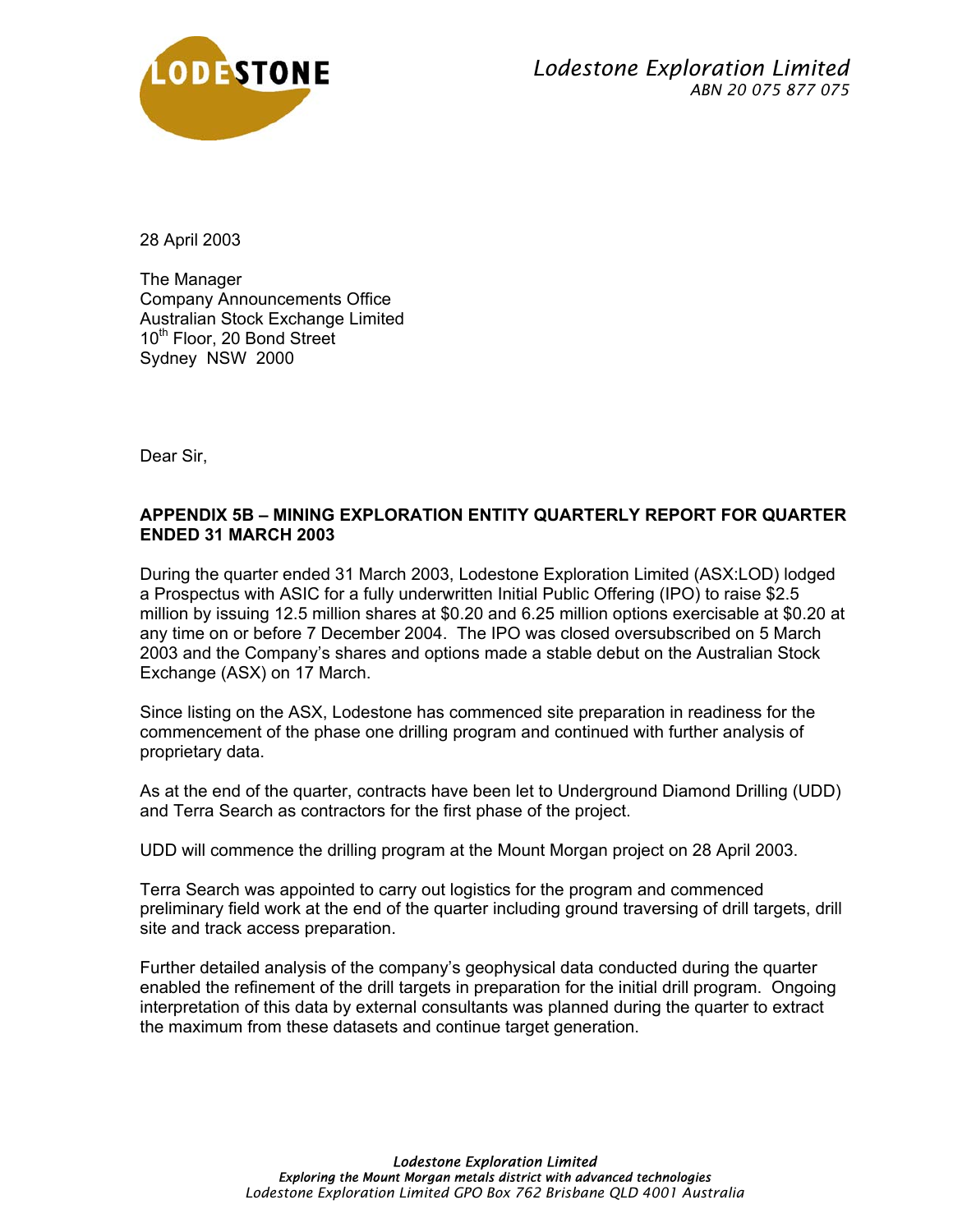Founded in 1996, Lodestone Exploration Limited is an Australian gold and base metals exploration company with strategically located tenements in Central Queensland. The junior explorer has a tenement area of more than 600 square kilometres, commencing 3 km outside the historic gold and copper mining town of Mount Morgan.

The Company has a formal exploration alliance with BHP Billiton for its Mount Morgan project.

Yours sincerely

hene Stanly

L P Stanley Company secretary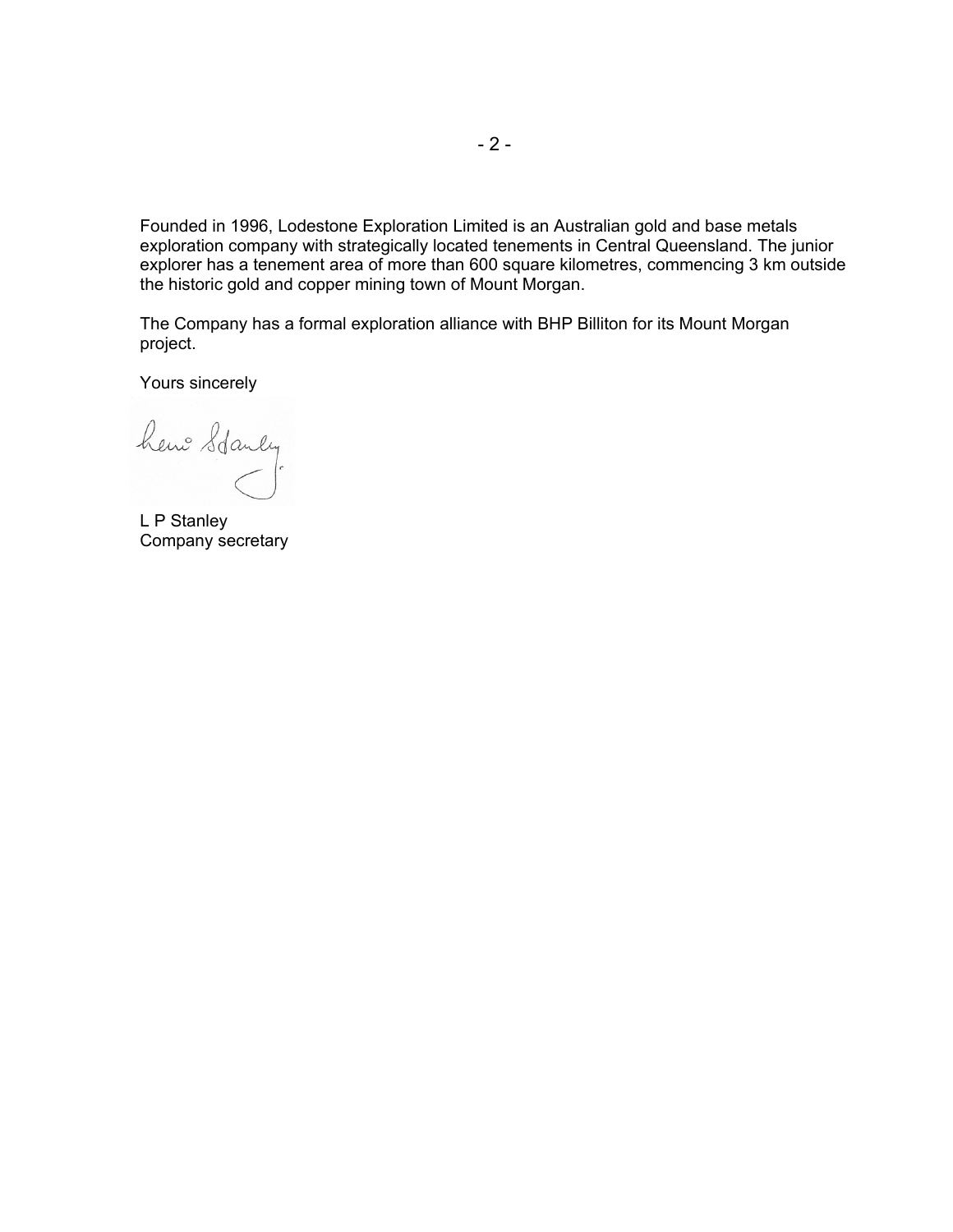# **Appendix 5B**

*Rule 5.3* 

# **Mining exploration entity quarterly report**

Introduced 1/7/96. Origin: Appendix 8. Amended 1/7/97, 1/7/98, 30/9/2001.

Name of entity

#### **LODESTONE EXPLORATION LIMITED**

#### ABN Quarter ended ("current quarter")

Year to date (9 months)

 **20 075 877 075 31 MARCH 2003** 

Current quarter \$A'000

#### **Consolidated statement of cash flows**

#### **Cash flows related to operating activities**

|      |                                          |                                                   |      | \$A'000 |
|------|------------------------------------------|---------------------------------------------------|------|---------|
| 1.1  |                                          | Receipts from product sales and related debtors   | 26   | 43      |
| 1.2  | Payments for                             | (a) exploration and evaluation<br>(b) development | (30) | (265)   |
|      |                                          | (c) production                                    |      |         |
|      |                                          | (d) administration                                |      |         |
| 1.3  | Dividends received                       |                                                   | (15) | (63)    |
| 1.4  |                                          | Interest and other items of a similar nature      | 4    | 4       |
|      | received                                 |                                                   |      |         |
| 1.5  | Interest and other costs of finance paid |                                                   |      |         |
| 1.6  | Income taxes paid                        |                                                   |      |         |
| 1.7  | Other (provide details if material)      |                                                   |      |         |
|      |                                          |                                                   | (15) | (281)   |
|      | <b>Net Operating Cash Flows</b>          |                                                   |      |         |
|      |                                          |                                                   |      |         |
| 1.8  | Payment for purchases of: (a)prospects   | Cash flows related to investing activities        |      |         |
|      |                                          | (b) equity investments                            |      |         |
|      |                                          | (c) other fixed assets                            |      |         |
|      |                                          |                                                   |      |         |
| 1.9  | Proceeds from sale of:                   | (a)prospects                                      |      |         |
|      |                                          | (b) equity investments                            |      |         |
|      |                                          | (c) other fixed assets                            |      |         |
|      |                                          |                                                   |      |         |
| 1.10 | Loans to other entities                  |                                                   |      |         |
| 1.11 | Loans repaid by other entities           |                                                   |      |         |
| 1.12 | Other (provide details if material)      |                                                   |      |         |
|      | Net investing cash flows                 |                                                   |      |         |
| 1.13 |                                          | Total operating and investing cash flows (carried | (15) | (281)   |
|      | forward)                                 |                                                   |      |         |

<sup>+</sup> See chapter 19 for defined terms.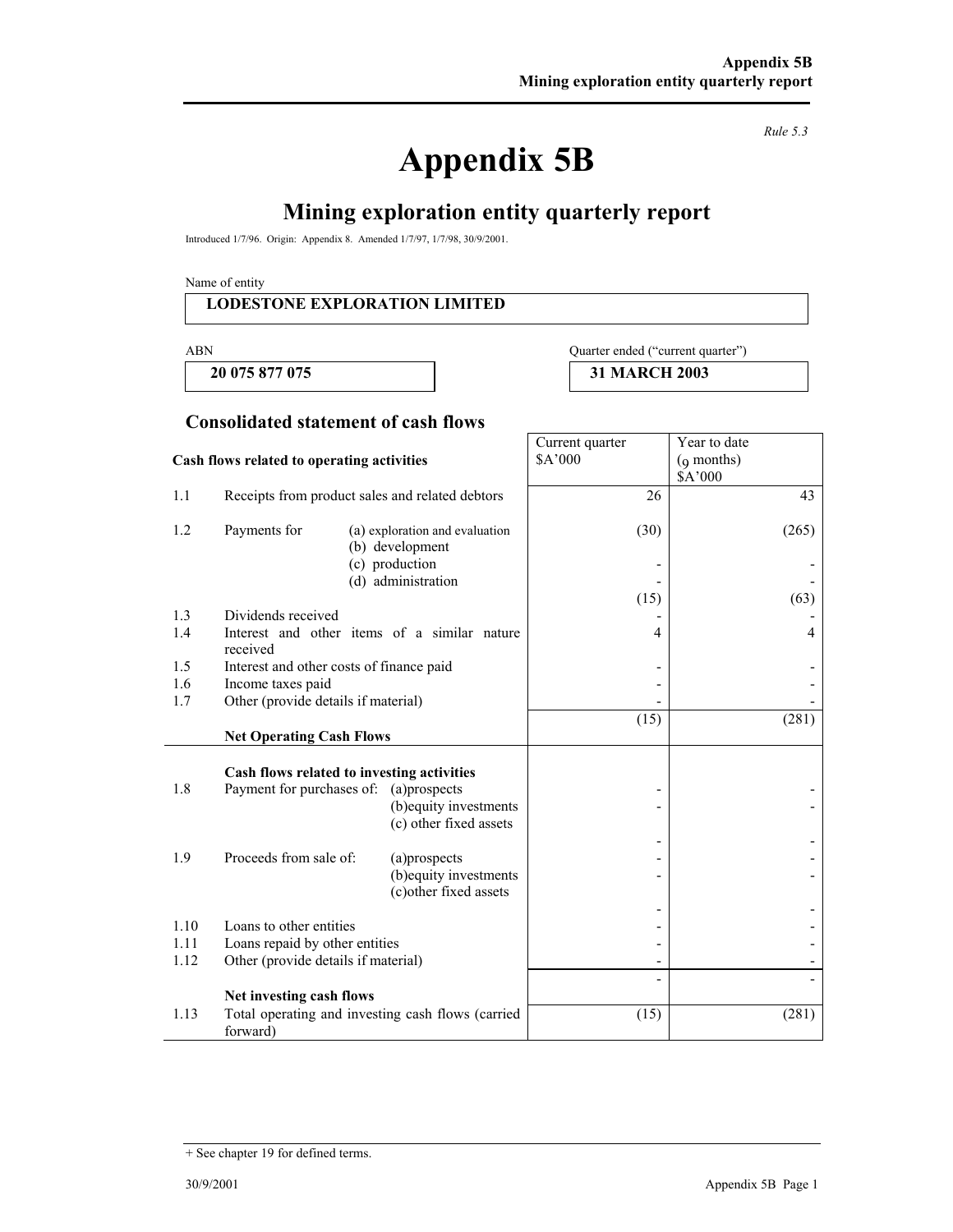| 1.13 | Total operating and investing cash flows<br>(brought forward) | (15)  | (281) |
|------|---------------------------------------------------------------|-------|-------|
|      | Cash flows related to financing activities                    |       |       |
| 1.14 | Proceeds from issues of shares, options, etc.                 | 2,500 | 2,746 |
| 1.15 | Proceeds from sale of forfeited shares                        |       |       |
| 1.16 | Proceeds from borrowings                                      |       |       |
| 1.17 | Repayment of borrowings                                       |       |       |
| 1.18 | Dividends paid                                                |       |       |
| 1.19 | Other – Share issue costs                                     | (222) | (322) |
|      | Net financing cash flows                                      | 2,278 | 2,424 |
|      |                                                               | 2,263 | 2,143 |
|      | Net increase (decrease) in cash held                          |       |       |
| 1.20 | Cash at beginning of quarter/year to date                     | 14    | 134   |
| 1.21 | Exchange rate adjustments to item 1.20                        |       |       |
| 1.22 | Cash at end of quarter                                        | 2,277 | 2,277 |

## **Payments to directors of the entity and associates of the directors Payments to related entities of the entity and associates of the related entities**

|      |                                                                  | Current quarter<br>\$A'000 |
|------|------------------------------------------------------------------|----------------------------|
|      |                                                                  | Nil                        |
| 1.23 | Aggregate amount of payments to the parties included in item 1.2 |                            |
|      |                                                                  | Nil                        |
| 1.24 | Aggregate amount of loans to the parties included in item 1.10   |                            |

1.25 Explanation necessary for an understanding of the transactions

#### **Non-cash financing and investing activities**

2.1 Details of financing and investing transactions which have had a material effect on consolidated assets and liabilities but did not involve cash flows

Nil

2.2 Details of outlays made by other entities to establish or increase their share in projects in which the reporting entity has an interest

Nil

<sup>+</sup> See chapter 19 for defined terms.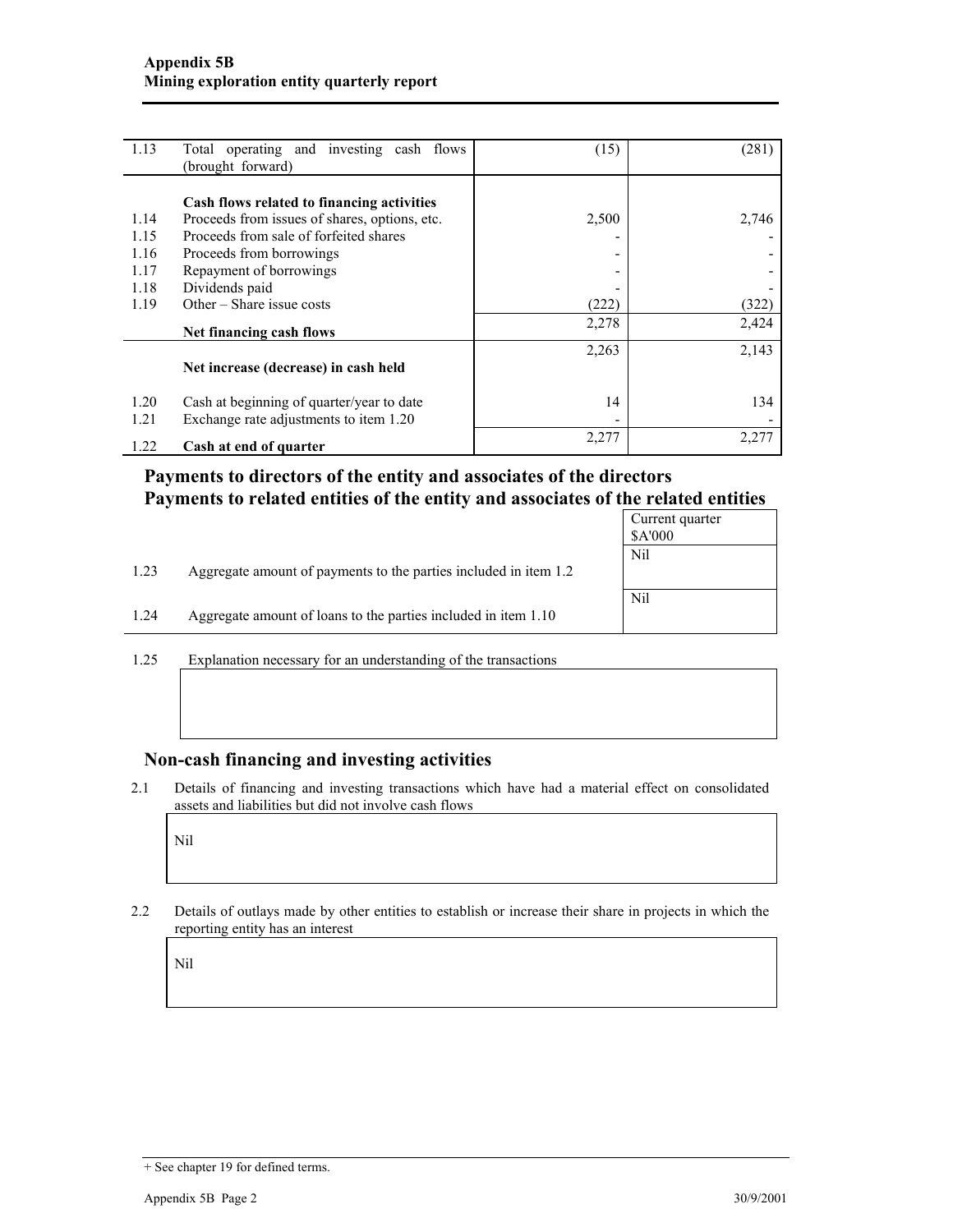## **Financing facilities available**

*Add notes as necessary for an understanding of the position.* 

|     |                             | Amount available<br>\$A'000 | Amount used<br>\$A'000 |
|-----|-----------------------------|-----------------------------|------------------------|
| 31  | Loan facilities             | Nil                         | Nil                    |
| 3.2 | Credit standby arrangements | Nil                         | Nil                    |

## **Estimated cash outflows for next quarter**

|     | <b>Total</b>               | 500     |
|-----|----------------------------|---------|
| 4.2 | Development                |         |
| 4.1 | Exploration and evaluation | 500     |
|     |                            | \$A'000 |

# **Reconciliation of cash**

| Reconciliation of cash at the end of the quarter (as<br>shown in the consolidated statement of cash flows) to<br>the related items in the accounts is as follows. |                                                  | Current quarter<br>A'000 | Previous quarter<br>\$A'000 |
|-------------------------------------------------------------------------------------------------------------------------------------------------------------------|--------------------------------------------------|--------------------------|-----------------------------|
| 5.1                                                                                                                                                               | Cash on hand and at bank                         | 277                      | 14                          |
| 5.2                                                                                                                                                               | Deposits at call                                 | 2,000                    |                             |
| 5.3                                                                                                                                                               | Bank overdraft                                   |                          |                             |
| 5.4                                                                                                                                                               | Other (provide details)                          |                          |                             |
|                                                                                                                                                                   | <b>Total: cash at end of quarter (item 1.22)</b> | 2,277                    | 14                          |

## **Changes in interests in mining tenements**

|     |                                                                     | Tenement<br>reference | Nature of interest<br>(note (2)) | Interest at<br>beginning<br>of quarter | Interest at<br>end of<br>quarter |
|-----|---------------------------------------------------------------------|-----------------------|----------------------------------|----------------------------------------|----------------------------------|
| 6.1 | Interests in mining<br>tenements relinquished,<br>reduced or lapsed | N/A                   |                                  |                                        |                                  |
| 6.2 | Interests in mining<br>tenements acquired or<br>increased           | N/A                   |                                  |                                        |                                  |

<sup>+</sup> See chapter 19 for defined terms.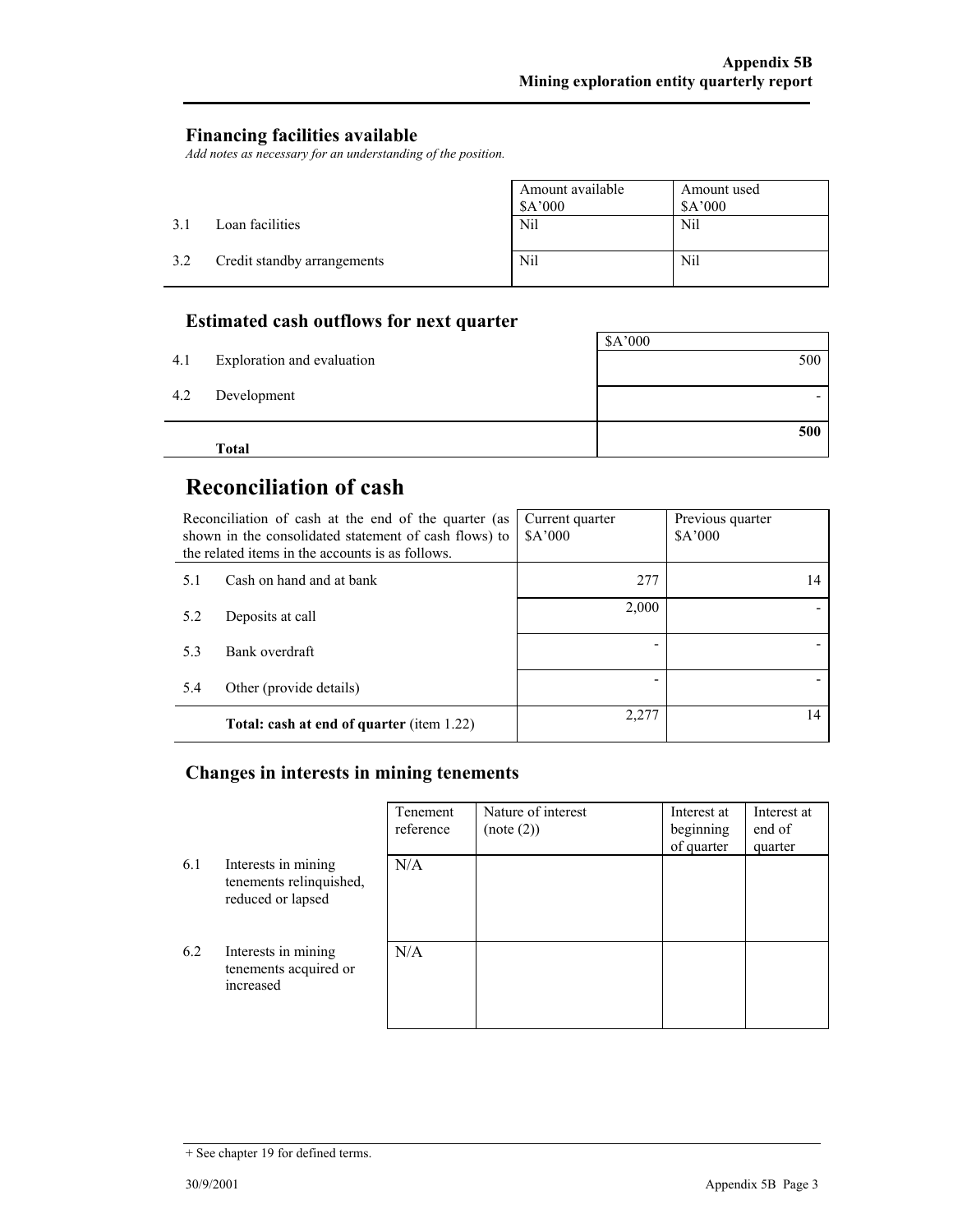#### **Issued and quoted securities at end of current quarter**

*Description includes rate of interest and any redemption or conversion rights together with prices and dates.* 

|         |                                                                                                                                                  | Total number                    | Number quoted  | Issue price per<br>security (see note<br>$3)$ (cents) | Amount paid up per<br>security (see note 3)<br>(cents) |
|---------|--------------------------------------------------------------------------------------------------------------------------------------------------|---------------------------------|----------------|-------------------------------------------------------|--------------------------------------------------------|
| 7.1     | Preference<br><sup>+</sup> securities<br>(description)                                                                                           | N/A                             |                |                                                       |                                                        |
| 7.2     | Changes during<br>quarter<br>(a) Increases<br>through issues<br>(b) Decreases<br>through returns<br>of capital, buy-<br>backs,<br>redemptions    |                                 |                |                                                       |                                                        |
| 7.3     | <sup>+</sup> Ordinary<br>securities                                                                                                              | 30,911,154                      | 17,093,120     | Fully paid                                            | Fully paid                                             |
| 7.4     | Changes during<br>quarter<br>(a) Increases<br>through issues<br>(b) Decreases<br>through returns<br>of capital, buy-<br>backs                    | 12,500,000                      | 12,500,000     | 20 cents                                              | 20 cents                                               |
| 7.5     | <sup>+</sup> Convertible<br>debt securities                                                                                                      | N/A                             |                |                                                       |                                                        |
| 7.6     | (description)<br>Changes during<br>quarter<br>(a) Increases<br>through issues<br>(b) Decreases<br>through<br>securities<br>matured,<br>converted |                                 |                |                                                       |                                                        |
| 7.7     | <b>Options</b><br>(description and<br>conversion<br>factor)                                                                                      | 6,250,000<br>100,000<br>800,000 | 6,250,000<br>- | Exercise price<br>20 cents<br>30 cents<br>30 cents    | Expiry date<br>07/12/04<br>30/09/05<br>30/09/07        |
| $7.8\,$ | Issued during<br>quarter                                                                                                                         | 6,250,000                       | 6,250,000      | 20 cents                                              | 07/12/04                                               |
| 7.9     | <b>Exercised</b> during<br>quarter                                                                                                               | N/A                             |                |                                                       |                                                        |
| 7.10    | <b>Expired</b> during<br>quarter                                                                                                                 | N/A                             |                |                                                       |                                                        |
| 7.11    | <b>Debentures</b><br>(totals only)                                                                                                               | $\rm N/A$                       |                |                                                       |                                                        |
| 7.12    | <b>Unsecured</b><br>notes (totals<br>only)                                                                                                       | $\rm N/A$                       |                |                                                       |                                                        |

<sup>+</sup> See chapter 19 for defined terms.